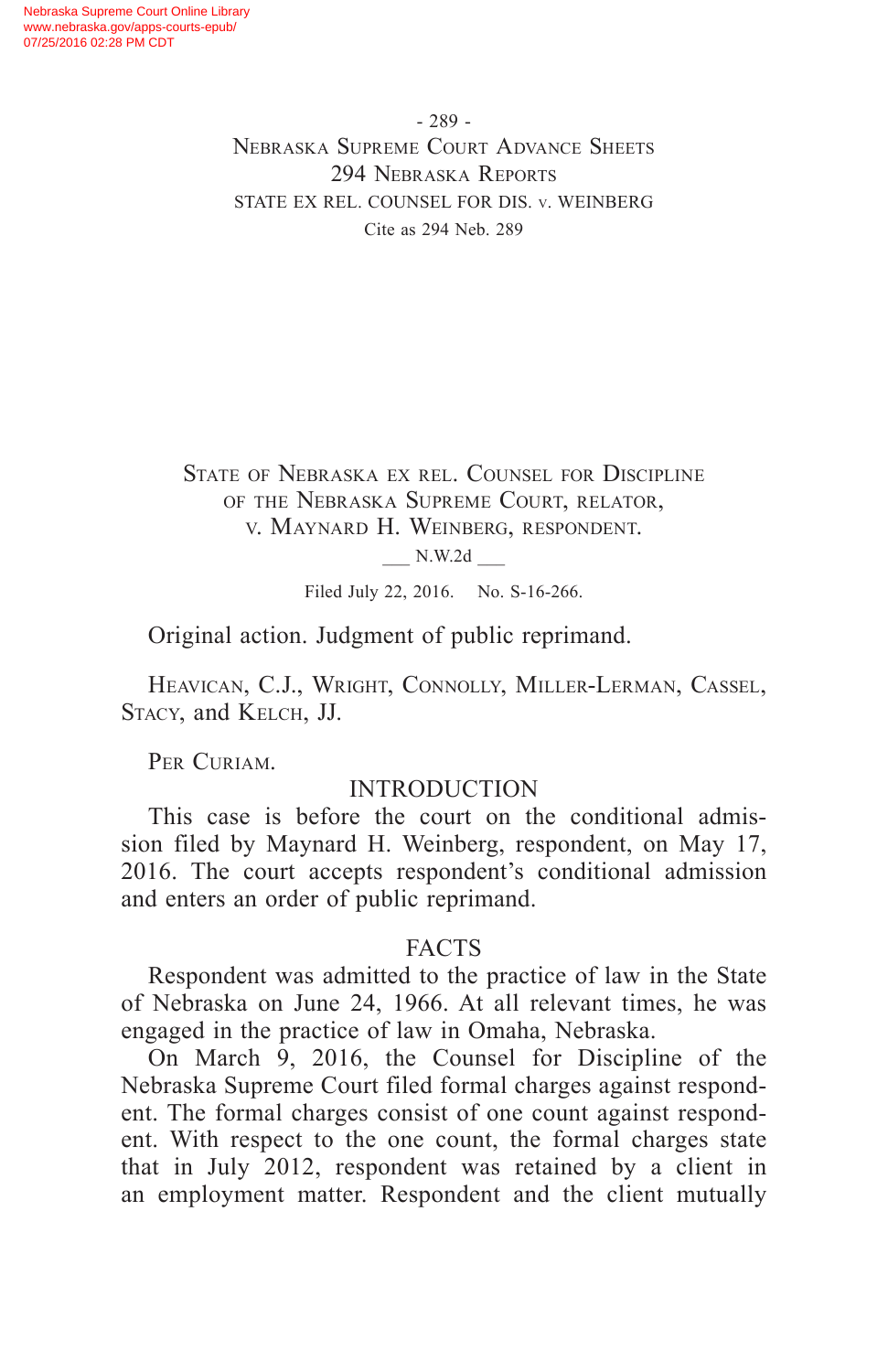- 290 - Nebraska Supreme Court Advance Sheets 294 Nebraska Reports STATE EX REL. COUNSEL FOR DIS. v. WEINBERG Cite as 294 Neb. 289

agreed to a fee of \$100 per hour, and this rate was never renegotiated during the pendency of the matter.

In late September 2012, the matter was transferred to another attorney for primary representation (the primary attorney), but respondent continued to provide some legal services to the client, and respondent billed the client for his individual services. Between July 2012 and December 2013, respondent billed the client for 147.5 hours of work at \$100 per hour and \$209.20 in expenses. The client timely paid all of the billing, in the amount of \$14,959.70.

In December 2013, a hearing was held in the client's case in the district court for Lancaster County, and attorney fees were addressed. On February 7, 2014, the district court issued an order which awarded attorney fees for respondent in the amount of 20.25 hours of work at \$175 per hour and 4 hours of work at \$100 per hour, which, according to the formal charges, totaled \$3,943.74. These attorney fees were awarded to the client as partial reimbursement of the fees that the client had previously paid to respondent.

Between February 2014 and February 2015, respondent billed the client for 84 hours of work at \$100 per hour for appellate work in the client's case. The client timely paid all of the billing, in the amount of \$8,400.

On March 20, 2015, an opinion issued by this court awarded attorney fees to the client in the amount of \$7,938. The award of attorney fees in the amount of \$7,938 was for both of the client's attorneys, respondent and the primary attorney. This court remanded the matter to the district court with directions to divide the \$7,938 between the two attorneys.

The defendant from the client's case issued two separate checks in the amounts of \$3,943.74 and \$7,938, and both checks were issued in the name of respondent and the primary attorney. The primary attorney waived any additional payment out of either of the two checks, because he had been paid in full by the client for all billed legal services.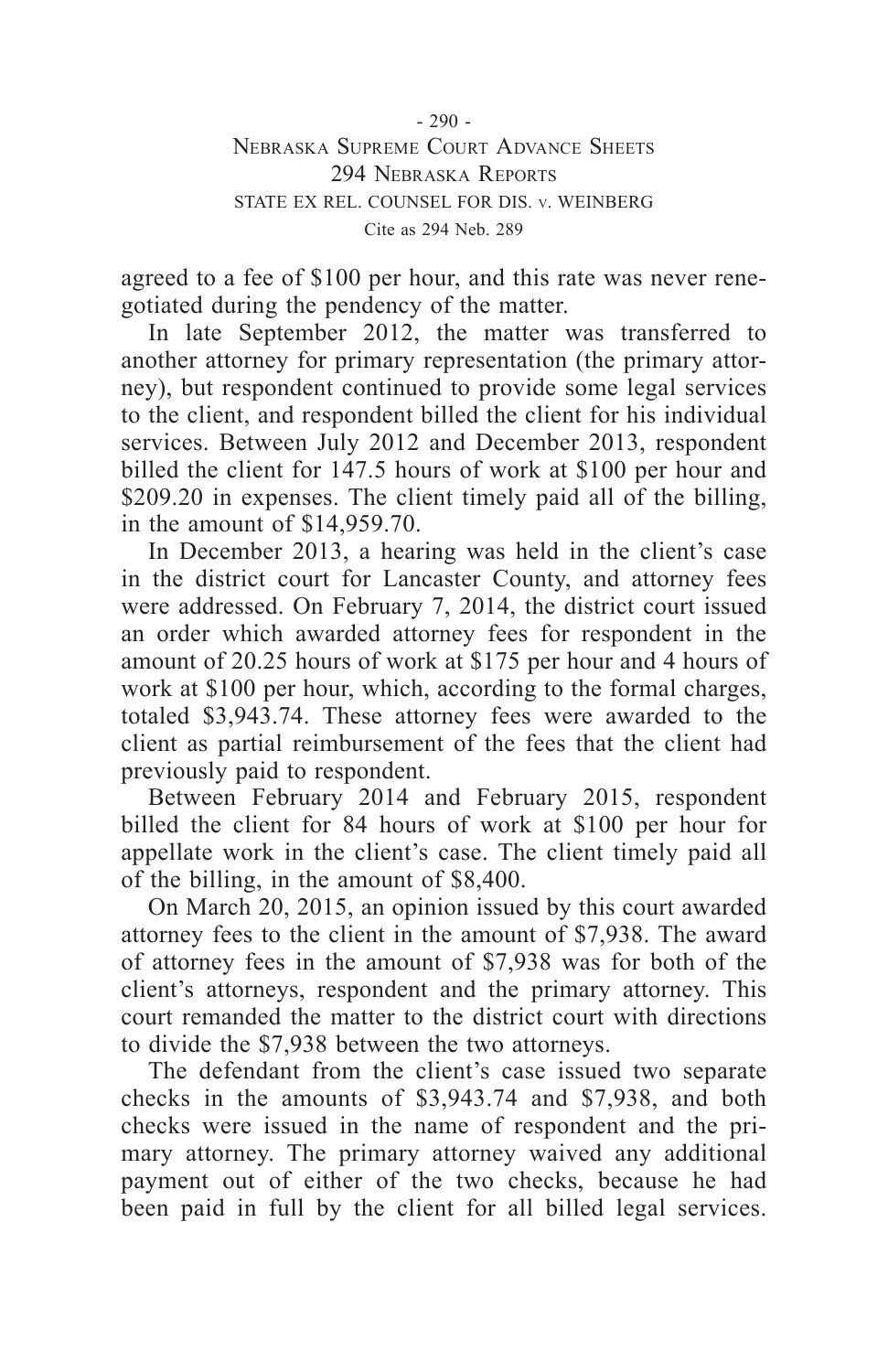The primary attorney endorsed the two checks and remitted them to respondent. Respondent deposited both checks in his trust account.

On March 20, 2015, respondent sent a letter to the client, asking permission to receive the additional funds of \$3,943.74 and \$7,938, totaling \$11,881.74, to reimburse respondent for the difference between the \$100 per hour charged to the client and the \$175 per hour he would normally charge for that type of work. The client declined respondent's request to renegotiate their fee arrangement. Despite repeated requests from the client, respondent did not disburse the fees to the client.

On May 15, 2015, the client filed a grievance against respondent, alleging that respondent was improperly withholding the client's funds in an attempt to force him to accept a renegotiated fee for services previously rendered. In his response to the grievance, respondent asserted that he was entitled to the full amount of \$11,881.74 because the courts had awarded these amounts as attorney fees. On February 10, 2016, after investigation by the Counsel for Discipline, respondent paid the full amount of \$11,881.74 to the client.

The formal charges allege that by his actions, respondent violated his oath of office as an attorney, Neb. Rev. Stat. § 7-104 (Reissue 2012), and Neb. Ct. R. of Prof. Cond. §§ 3-501.5(a) and (b) (fees), 3-501.15(d) (safekeeping property), and 3-508.4(a) (misconduct).

On May 17, 2016, respondent filed a conditional admission pursuant to Neb. Ct. R. § 3-313 of the disciplinary rules, in which he conditionally admitted that he violated his oath of office as an attorney and professional conduct rules §§ 3-501.5(a) and (b), 3-501.15(d), and 3-508.4(a). In the conditional admission, respondent knowingly does not challenge or contest the truth of the matters conditionally asserted and waived all proceedings against him in exchange for a public reprimand.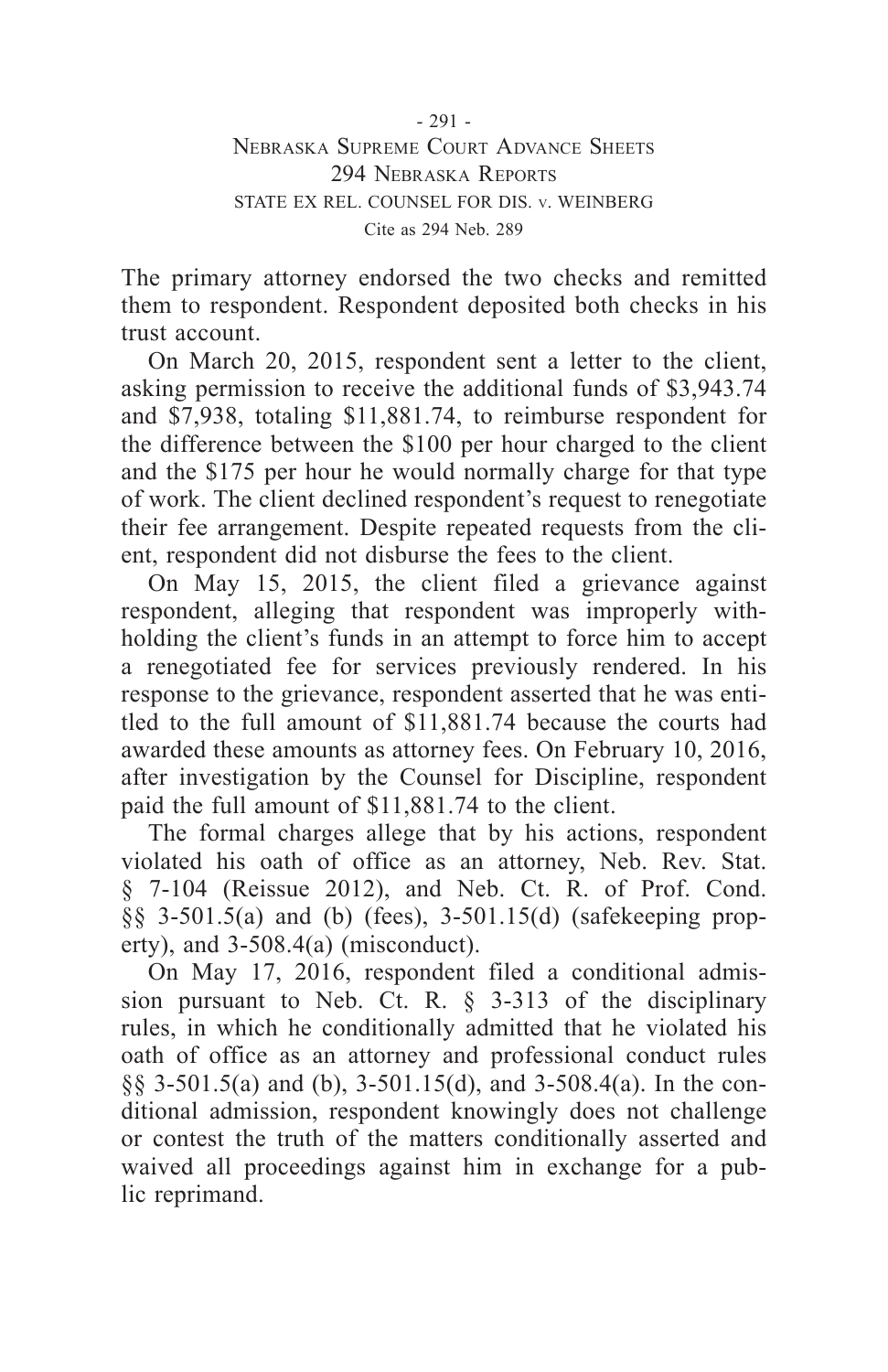# Nebraska Supreme Court Advance Sheets 294 Nebraska Reports STATE EX REL. COUNSEL FOR DIS. v. WEINBERG Cite as 294 Neb. 289

The proposed conditional admission included a declaration by the Counsel for Discipline, stating that respondent's proposed discipline is appropriate and consistent with sanctions imposed in other disciplinary cases with similar acts of misconduct.

# ANALYSIS

Section 3-313, which is a component of our rules governing procedures regarding attorney discipline, provides in pertinent part:

(B) At any time after the Clerk has entered a Formal Charge against a Respondent on the docket of the Court, the Respondent may file with the Clerk a conditional admission of the Formal Charge in exchange for a stated form of consent judgment of discipline as to all or part of the Formal Charge pending against him or her as determined to be appropriate by the Counsel for Discipline or any member appointed to prosecute on behalf of the Counsel for Discipline; such conditional admission is subject to approval by the Court. The conditional admission shall include a written statement that the Respondent knowingly admits or knowingly does not challenge or contest the truth of the matter or matters conditionally admitted and waives all proceedings against him or her in connection therewith. If a tendered conditional admission is not finally approved as above provided, it may not be used as evidence against the Respondent in any way.

Pursuant to § 3-313, and given the conditional admission, we find that respondent knowingly does not challenge or contest the matters conditionally admitted. We further determine that by his conduct, respondent violated conduct rules §§ 3-501.5(a) and (b), 3-501.15(d), and 3-508.4(a) and his oath of office as an attorney licensed to practice law in the State of Nebraska. Respondent has waived all additional proceedings